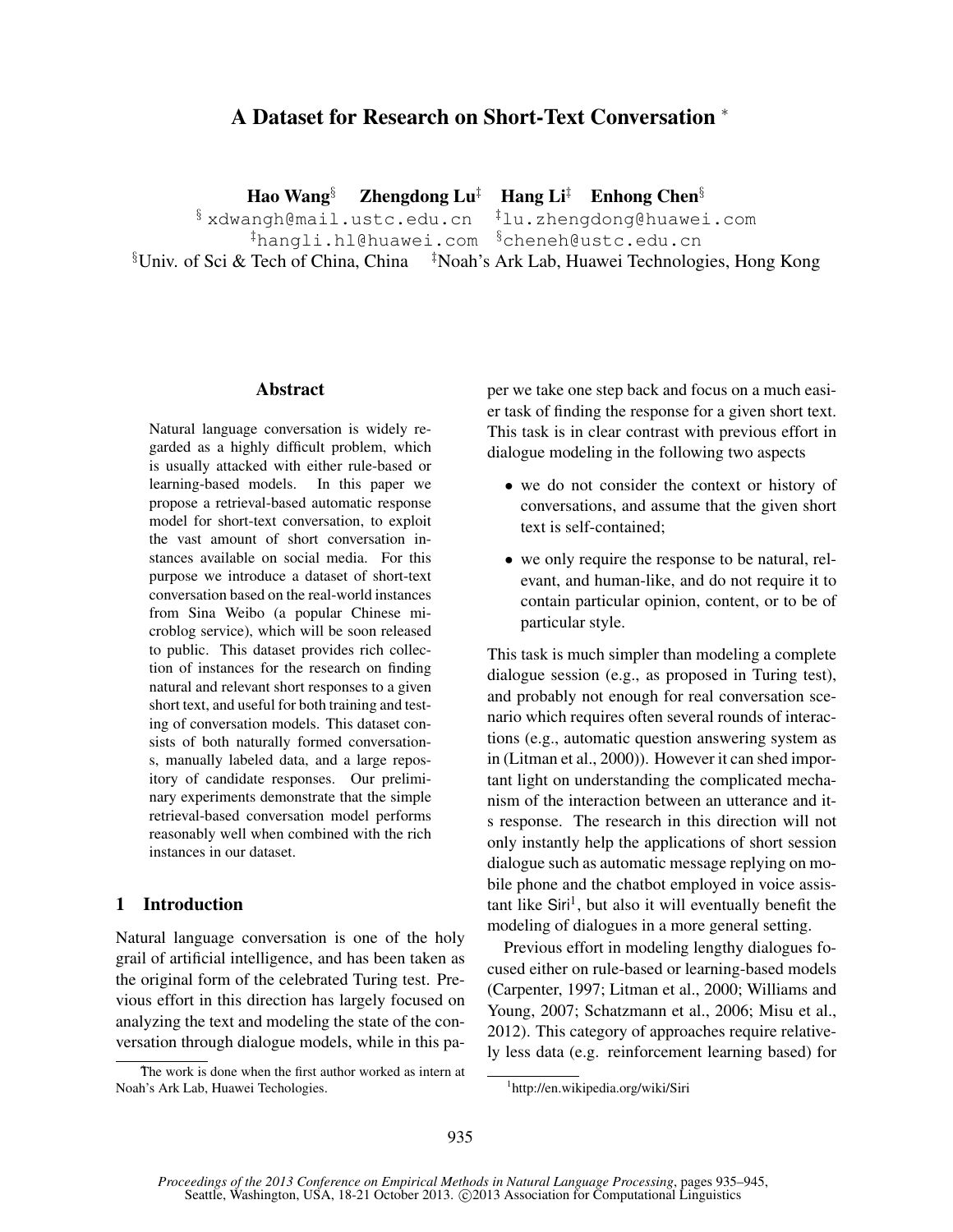training or no training at all, but much manual effort in designing the rules or the particular learning algorithms. In this paper, we propose to attack this problem using an alternative approach, by leveraging the vast amount of training data available from the social media. Similar ideas have appeared in (Jafarpour and Burges, 2010; Leuski and Traum, 2011) as an initial step for training a chatbot.

With the emergence of social media, especially microblogs such as Twitter, in the past decade, they have become an important form of communication for many people. As the result, it has collected conversation history with volume previously unthinkable, which brings opportunity for attacking the conversation problem from a whole new angle. More specifically, instead of generating a response to an utterance, we pick a massive suitable one from the candidate set. The hope is, with a reasonable retrieval model and a *large enough* candidate set, the system can produce fairly natural and appropriate responses.

This retrieval-based model is somewhat like nonparametric model in machine learning communities, which performs well only when we have abundant data. In our model, it needs only a relatively small *labeled* dataset for training the retrieval model, but requires a rather large *unlabeled* set (e.g., one million instances) for candidate responses. To further promote the research in similar direction, we create a dataset for training and testing the retrieval model, with a candidate responses set of reasonable size. Sina Weibo is the most popular Twitterlike microblog service in China, hosting over 500 million registered users and generating over 100 million messages per day <sup>2</sup>. As almost all microblog services, Sina Weibo allows users to comment on a published post<sup>3</sup>, which forms a natural one-round conversation. Due to the great abundance of those (post, response) pairs, it provides an ideal data source and test bed for one-round conversation. We will make this dataset publicly available in the near future.

#### 2 The Dialogues on Sina Weibo

Sina Weibo is a Twitter-like microblog service, on which a user can publish short messages (will be referred to as *post* in the remainder of the paper) visible to public or a group specified by the user. Similar to Twitter, Sina Weibo has the word limit of 140 Chinese characters. Other users can comment on a published post, with the same length limit, as shown in the real example given in Figure 6 (in Chinese). Those comments will be referred to as *responses* in the remainder of the paper.



Figure 1: An example of Sina Weibo post and the comments it received.

We argue that the (post, response) pairs on Sina Weibo provide rather valuable resource for studying *one round* dialogue between users. The comments to a post can be of rather flexible forms and diverse topics, as illustrated in the example in Table 1. With a post stating the user's status (traveling to Hawaii), the comments can be of quite different styles and contents, but apparently all appropriate.

In many cases, the (post, response) pair is selfcontained, which means one does not need any background and contextual information to get the main point of the conversation (Examples of that include the responses from  $B$ ,  $D$ ,  $G$  and  $H$ ). In some cases, one may need extra knowledge to understand the conversation. For example, the response from user E will be fairly elusive if taken out of the context that A's Hawaii trip is for an international conference and he is going to give a talk there. We argue that the number of self-contained (post, response) pairs is vast, and therefore the extracted (post, re-

<sup>2</sup>http://en.wikipedia.org/wiki/Sina\_Weibo <sup>3</sup>Actually it also allows users to comment on other users' comments, but we will not consider that in the dataset.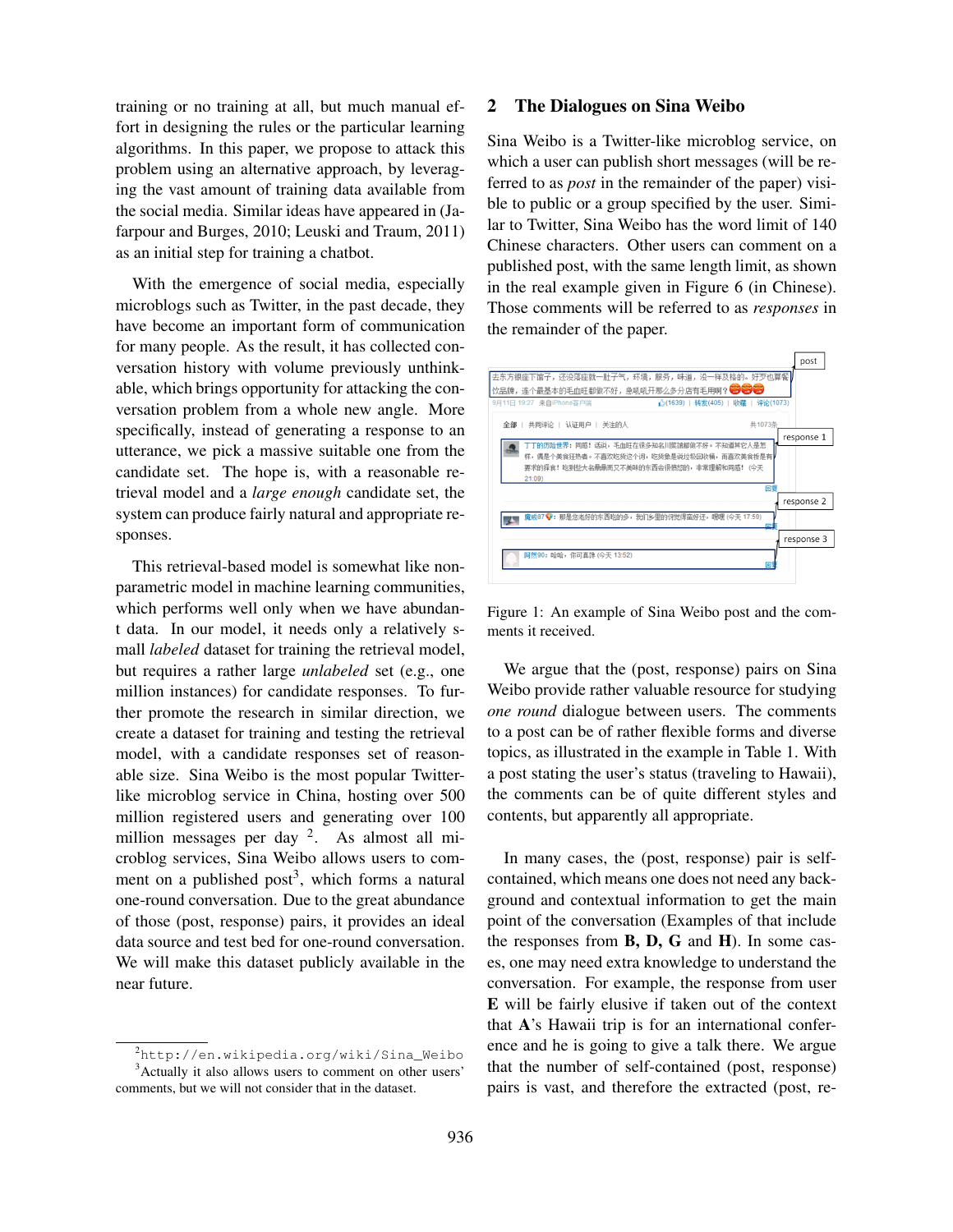| <b>Post</b>      |                                                                                            |
|------------------|--------------------------------------------------------------------------------------------|
| User A:          | The first day at Hawaii. Watching sunset at the balcony with a big glass of wine in hand.  |
| <b>Responses</b> |                                                                                            |
| User $B$ :       | Enjoy it & don't forget to share your photos!                                              |
| User $C$ :       | Please take me with you next time!                                                         |
| User $D$ :       | How long are you going to stay there?                                                      |
| User $E$ :       | When will be your talk?                                                                    |
| User $F$ :       | Haha, I am doing the same thing right now. Which hotel are you staying in?                 |
| User $G$ :       | Stop showing-off, buddy. We are still coding crazily right now in the lab.                 |
| User $H$ :       | Lucky you! Our flight to Honolulu is delayed and I am stuck in the airport. Chewing French |
|                  | fries in MacDonald's right now.                                                            |

Table 1: A typical example of Sina Weibo post and the comments it received. The original text is in Chinese, and we translated it into English for easy access of readers. We did the same thing for all the examples throughout this paper.

sponse) pairs can serve as a rich resource for exploring rather sophisticated patterns and structures in natural language conversation.

## 3 Content of the Dataset

The dataset consists of three parts, as illustrated in Figure 2. Part 1 contains the original (post, response) pairs, indicated by the dark-grey section in Figure 2. Part 2, indicated by the light-gray section in Figure 2, consists labeled (post, response) pairs for some Weibo posts, including positive and negative examples. Part 3 collects all the responses, including but not limited to the responses in Part 1 and 2. Some of the basic statistics are summarized in Table 2.

|        | $\#$ posts $\#$ responses | vocab.  | $\parallel$ # labeled pairs |
|--------|---------------------------|---------|-----------------------------|
| 4.6345 | 1,534,874                 | 105,732 | 12.427                      |

Table 2: Some statistics of the dataset

Original (Post, Response) Pairs This part of dataset gives (post, response) pairs naturally presented in the microblog service. In other words, we create a (post, response) pair there when the response is actually given to the post in Sina Weibo. The part of data is noisy since the responses given to a Weibo post could still be inappropriate for different reasons, for example, they could be spams or targeting some responses given earlier. We have 628, 833 pairs.

Labeled Pairs This part of data contains the (post, response) pairs that are labeled by human. Note that

1) the labeling is only on a small subset of posts, and 2) for each selected post, the labeled responses are not originally given to it. The labeling is done in an active manner (see Section 4 for more details), so the obtained labels are much more informative than the those on randomly selected pairs (over 98% of which are negative). This part of data can be directly used for training and testing of retrieval-based response models. We have labeled 422 posts and for each of them, about 30 candidate responses.

Responses This part of dataset contains only responses, but they are not necessarily for a certain post. These extra responses are mainly filtered out by our data cleaning strategy (see Section 4.2) for original (post, response) pairs, including those from filtered-out Weibo posts and those addressing other responses. Nevertheless, those responses are still valid candidate for responses. We have about 1.5 million responses in the dataset.

## 3.1 Using the Dataset for Retrieval-based Response Models

Our data can be used for training and testing of retrieval-based response model, or just as a bank of responses. More specifically, it can be used in at least the following three ways.

Training Low-level Matching Features The rather abundant original (post, response) pairs provide rather rich supervision signal for learning different matching patterns between a post and a response. These matching patterns could be of dif-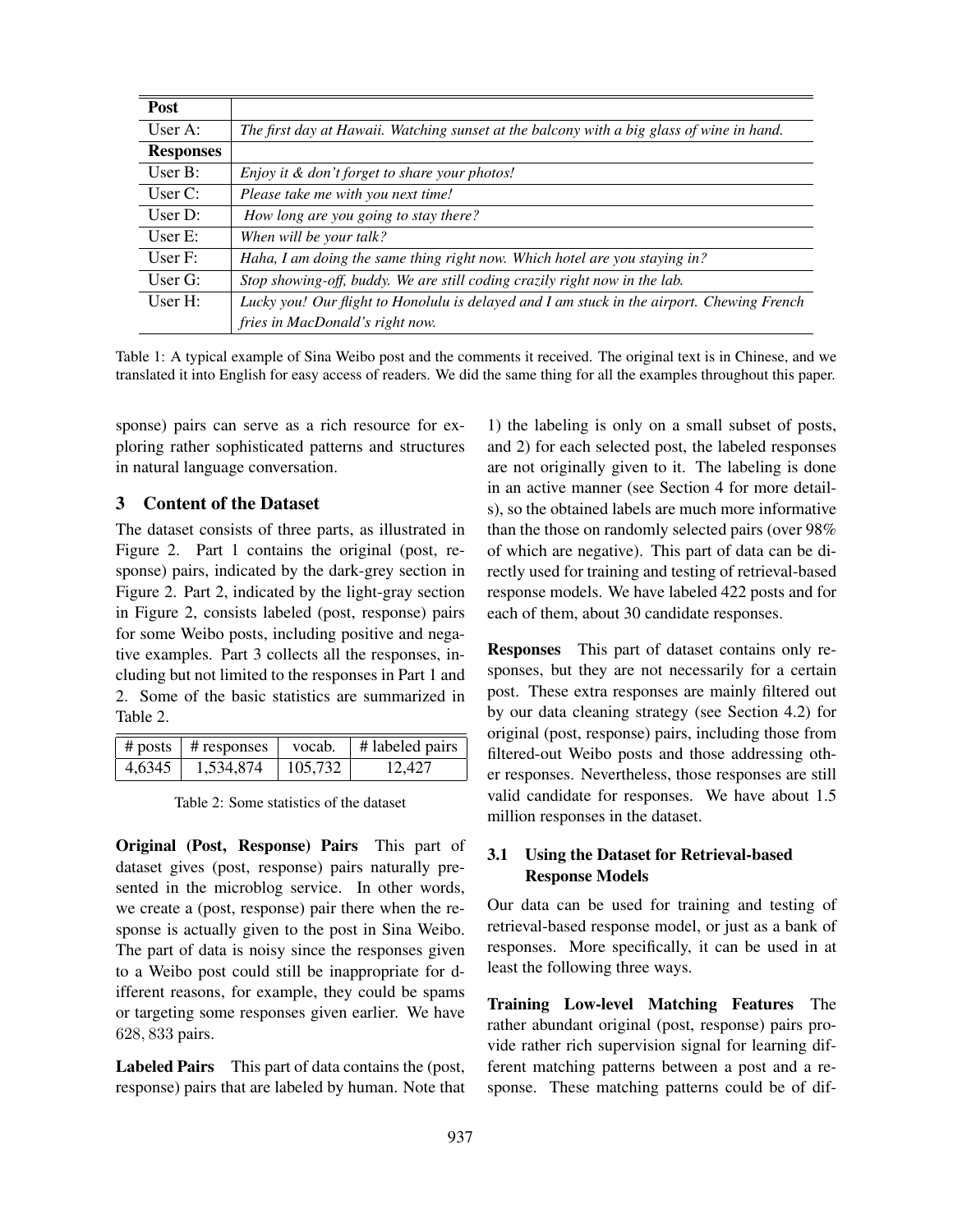

Figure 2: Content of the dataset.

ferent levels. For example, one may discover from the data that when the word "Hawaii" occurs in the post, the response are more likely to contain words like "trip", "flight", or "Honolulu". On a slightly more abstract level, one may learn that when an entity name is mentioned in the post, it tends to be mentioned again in the response. More complicated matching pattern could also be learned. For example, the response to a post asking "how to" is statistically longer than average responses. As a particular case, Ritter et al. (2011) applied translation model (Brown et al., 1993) on similar parallel data extracted from Twitter in order to extract the word-to-word correlation. Please note that with more sophisticated natural language processing, we can go beyond bag-of-words for more complicated correspondence between post and response.

Training Automatic Response Models Although the original (post, response) pairs are rather abundant, they are not enough for discriminative training and testing of retrieval models, for the following reasons. In the labeled pairs, both positive and negative ones are ranked high by some baseline models, and hence more difficult to tell apart. This supervision will naturally tune the model parameters to find the real good responses from the seemingly good ones. Please note that without the labeled negative pairs, we need to generate negative pairs with randomly chosen responses, which in most of the cases are too easy to differentiate by the ranking model and cannot fully tune the model parameters. This intuition has been empirically verified by our experiments.

Testing Automatic Response Models In testing a retrieval-based system, although we can simply use the original responses associated with the query post as positive and treat all the others as negative, this strategy suffers from the problem of spurious negative examples. In other words, with a reasonably good model, the retrieved responses are often good even if they are not the original ones, which brings significant bias to the evaluation. With the labeled pairs, this problem can be solved if we limit the testing only in the small pool of labeled responses.

## 3.2 Using the Dataset for Other Purposes

Our dataset can also be used for other researches related to short-text conversations, namely anaphora resolution, sentiment analysis, and speech act analysis, based on the large collection of original (post, response) pairs. For example, to determine the sentiment of a response, one needs to consider both the original post as well as the observed interaction between the two. In Figure 3, if we want to understand user's sentiment towards the "invited talk" mentioned in the post, the two responses should be taken as positive, although the sentiment in the mere responses is either negative or neutral.

## 4 Creation of the Dataset

The (post, comment) pairs are sampled from the Sina Weibo posts published by users in a loosely connected community and the comments they received (may not be from this community). This community is mainly posed of professors, researchers, and students of natural language processing (NLP) and related areas in China, and the users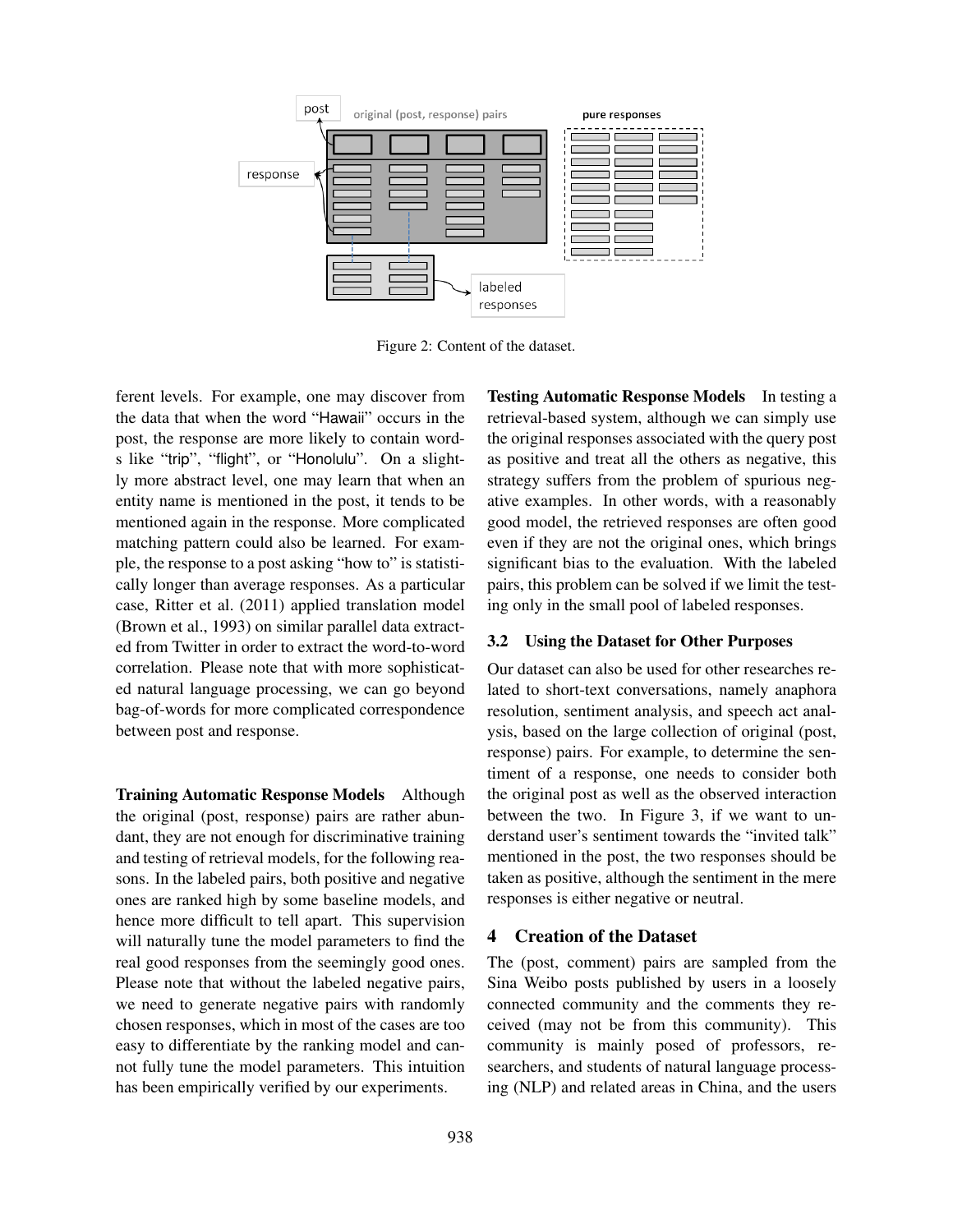|            | Query Post: 十点半主楼有XXX博士的关于深度学习的讲<br>座,有兴趣的同学不要错过!<br>There is a talk on deep learning given by Dr.<br>XXX on deep learning in the main building.<br>Come if you are interested |
|------------|--------------------------------------------------------------------------------------------------------------------------------------------------------------------------------|
| Response1: | 太悲催了,我十点钟有节课                                                                                                                                                                   |
|            | Damn it! I have a class at 10 am                                                                                                                                               |
| Response2: | 到底主楼哪个房间啊?                                                                                                                                                                     |
|            | Come on, which room in the main building?                                                                                                                                      |

Figure 3: An example (original Chinese and the English translation) on the difficulty of sentiment analysis on responses.

commonly followed them.

The creation process of the dataset, as illustrated in Figure 4, consists of three consecutive steps: 1) crawling the community of users, 2) crawling their Weibo posts and their responses, 3) cleaning the data, with more details described in the remainder of this section.

#### 4.1 Sampling Strategy

We take the following sampling strategy for collecting the (post, response) pairs to make the topic relatively focused. We first locate 3,200 users from a loosely connected community of Natural Language Processing (NLP) and Machine Learning (ML) in China. This is done through crawling followees<sup>4</sup> of ten manually selected seed users who are NLP researchers active on Sina Weibo (with no less than 2 posts per day on average) and popular enough (with no less than 100 followers).

We crawl the posts and the responses they received (not necessarily from the crawled community) for two months (from April 5th, 2013, to June 5th, 2013). The topics are relatively limited due to our choice of the users, with the most saliently ones being:

- Research: discussion on research ideas, papers, books, tutorials, conferences, and researchers in NLP and machine learning, etc;
- General Arts and Science: mathematics, physics, biology, music, painting, etc;
- IT Technology: Mobile phones, IT companies, jobs opportunities, etc;
- Life: traveling (both touring or conference trips), food, photography, etc.

#### 4.2 Processing, Filtering, and Data Cleaning

On the crawled posts and responses, we first perform a four-step filtering on the post and responses

• We first remove the Weibo posts and their responses if the length of post is less than 10 Chinese characters or the length of the response is less than 5 characters. The reason for that is two-fold: 1) if the text is too short, it can barely contain information that can be reliably captured, e.g. the following example

P: *Three down, two to go.*

and 2) some of the posts or responses are too general to be interesting for other cases, e.g. the response in the example below,

| $P: \;  $ Nice restaurant. I'd strong recommend it. |
|-----------------------------------------------------|
| $\vert$ Everything here is good except the long     |
| $\vert$ waiting line                                |
| $\mathbf{R}$ :   wow.                               |

- In the remained posts, we only keep the first 100 responses in the original (post, response) pairs, since we observe that after the first 100 responses there will be a non-negligible proportion of responses addressing things other than the original Weibo post (e.g., the responses given earlier). We however will still keep the responses in the bank of responses.
- The last step is to filter out the potential advertisements. We will find the long responses that have been posted more than twice on different posts and scrub them out of both original (post, response) pairs and the response repository.

For the remained posts and responses, we remove the punctuation marks and emoticons, and use ICT-CLAS (Zhang et al., 2003) for Chinese word segmentation.

<sup>4</sup>When user A follows user B, A is called B's follower, and B is called A's followee.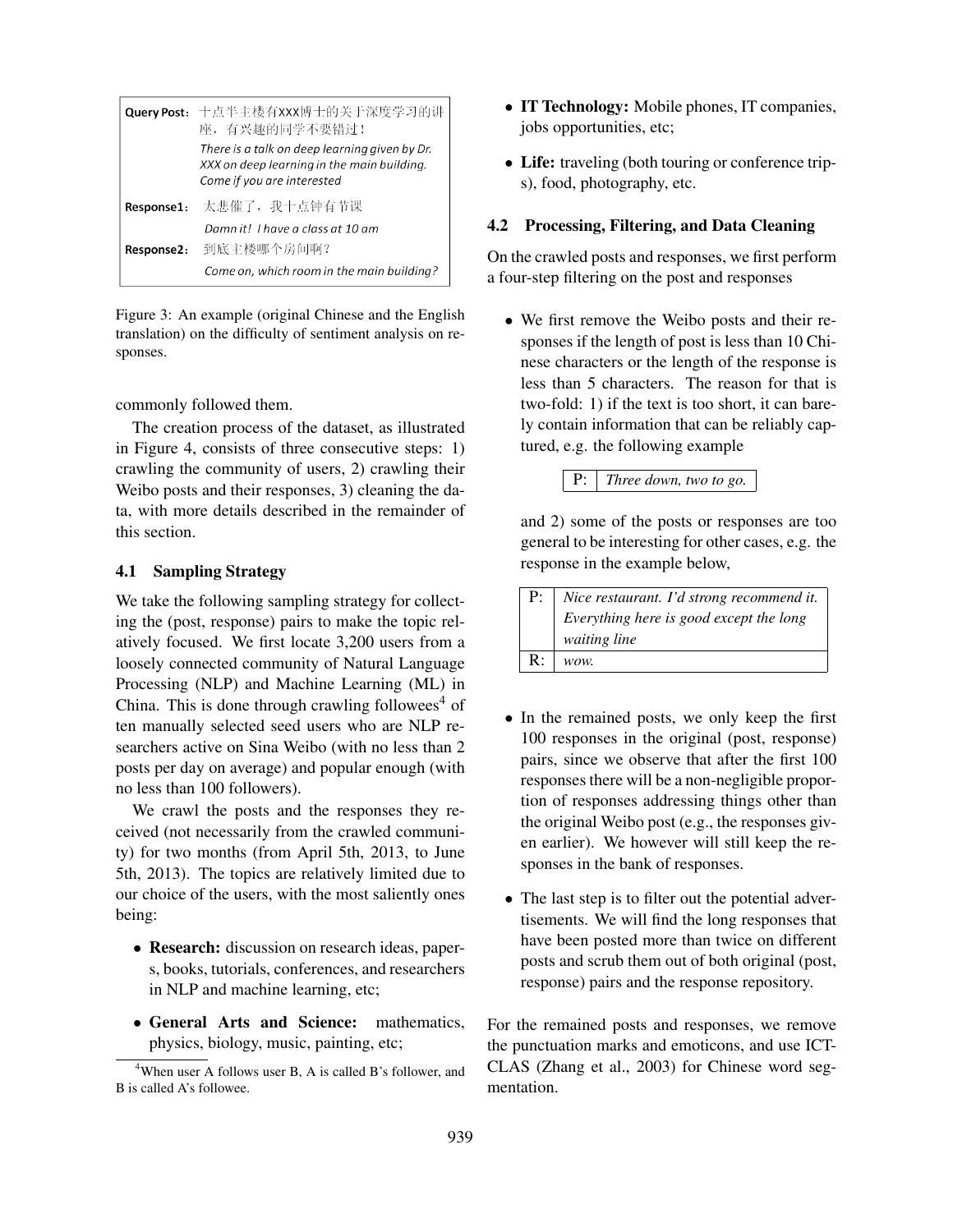

Figure 4: Diagram of the process for creating the dataset.

#### 4.3 Labeling

We employ a pooling strategy widely used in information retrieval for getting the instance to label (Voorhees, 2002). More specifically, for a given post, we use three baseline retrieval models to each select 10 responses (see Section 5 for the description of the baselines), and merge them to form a much reduced candidate set with size  $\leq 30$ . Then we label the reduced candidate set into "suitable" and "unsuitable" categories. Basically we consider a response suitable for a given post if we cannot tell whether it is an original response. More specifically the suitability of a response is judged based on the following three criteria<sup>5</sup>:

Semantic Relevance: This requires the content of the response to be semantically relevant to the post. As shown in the example right below, the post  $P$  is about soccer, and so is response R1 (hence semantically relevant), whereas response R2 is about food (hence semantically irrelevant).

| P: | There are always 8 English players in their  |
|----|----------------------------------------------|
|    | own penalty area. Unbelievable!              |
|    | R1:   Haha, it is still 0:0, no goal so far. |
|    | $R2:   The food in England is horrible.$     |

Another important aspect of semantic relevance is the entity association. This requires the entities in the response to be correctly aligned with those in the post. In other words, if the post is about entity

A, while the response is about entity B, they are very likely to be mismatched. As shown in the following example, where the original post is about Paris, and the response R2 talks about London:

| $P$ : | It is my last day in Paris. So hard to say |
|-------|--------------------------------------------|
|       | goodbye.                                   |
| R1:   | Enjoy your time in Paris.                  |
| R2:   | Man, I wish I am in London right now.      |

This is however not absolute, since a response containing a different entity could still be sound, as demonstrated by the following two responses to the post above

| $R1:$ <i>Enjoy your time in France.</i> |
|-----------------------------------------|
| R2:   The fall of London is nice too.   |

Logic Consistency: This requires the content of the response to be logically consistent with the post. For example, in the table right below, post P states that the Huawei mobile phone "Honor" is already in the market of mainland China. Response R1 talks about a personal preference over the same phone model (hence logically consistent), whereas R2 asks the question the answer to which is already clear from P (hence logically inconsistent).

| P:  | HUAWEI's mobile phone, Honor, sells |
|-----|-------------------------------------|
|     | well in Chinese Mainland.           |
| R1: | HUAWEI Honor is my favorite phone   |
| R2: | When will HUAWEI Honor get to the   |
|     | market in mainland China?           |

Speech Act Alignment: Another important factor in determining the suitability of a response is the

<sup>&</sup>lt;sup>5</sup>Note that although our criteria in general favor short and general answers like "Well said!" or "Nice", most of these general answers have already been filtered out due to their length (see Section 4.2).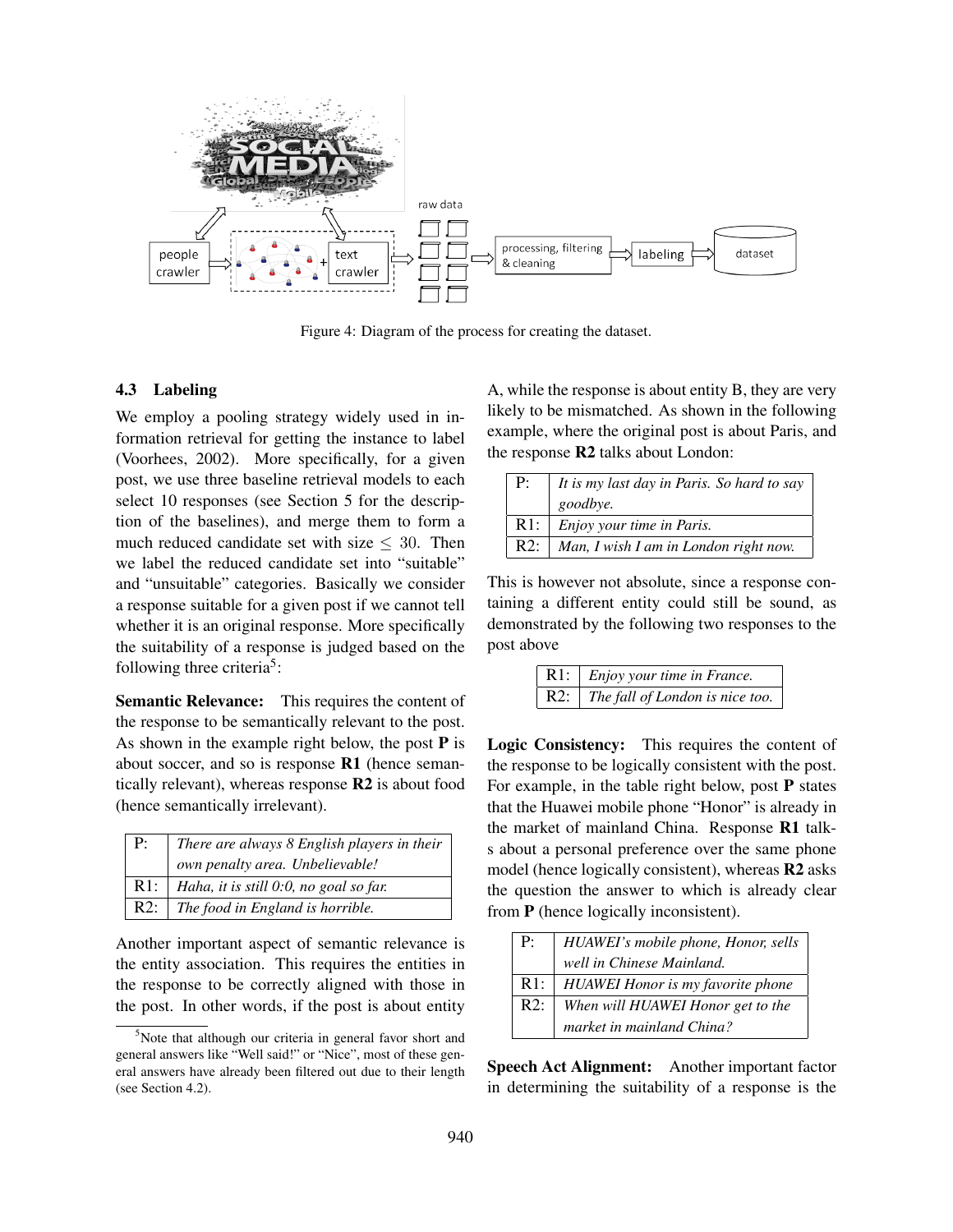speech act. For example, when a question is posed in the Weibo post, a certain act (e.g., answering or forwarding it) is expected. In the example below, post P asks a special question about location. Response R1 and R2 either forwards or answers the question, whereas **R3** is a negative sentence and therefore does not align well in speech act.

| P <sub>1</sub> | Any one knows where KDD will be held the |
|----------------|------------------------------------------|
|                | year after next?                         |
| R1:            | co-ask. Hopefully Europe                 |
| R2:            | New York, as I heard                     |
| R3:1           | No, it is still in New York City         |

#### 5 Retrieval-based Response Model

In a retrieval-based response model, for a given post  $x$  we pick from the candidate set the response with the highest ranking score, where the score is the ensemble of several individual matching features

$$
\text{score}(x, y) = \sum_{i \in \Omega} w_i \Phi_i(x, y). \tag{1}
$$

with *y* stands for a candidate response.

We perform a two-stage retrieval to handle the scalability associated with the massive candidate set, as illustrated in Figure 5. In Stage I, the system employs several fast baseline matching models to retrieve a number of candidate responses for the given post x, forming a much reduced candidate set  $\mathcal{C}_{\mathbf{x}}^{(reduced)}$ . In **Stage II**, the system uses a ranking function with more and sophisticated features to further evaluate all the responses in  $C_{\mathbf{x}}^{(reduced)}$ , returning a matching score for each response. Our response model then decides whether to respond and which candidate response to choose.

In Stage II, we use the linear score function defined in Equation 1 with 15 features, trained with RankSVM (Joachims, 2002). The training and testing are both performed on the 422 labeled posts, with about 12,000 labeled (post, response) pairs. We use a 5-fold cross validation with a fixed penalty parameter for slack variable. <sup>6</sup>

#### 5.1 Baseline Matching Models

We use the following matching models as the baseline model for Stage I fast retrieval. Moreover, the matching features used in the ranking function in Stage II are generated, directly or indirectly, from the those matching models:

POST-RESPONSE SEMANTIC MATCHING: This particular matching function relies on a learned mapping from the original sparse representation for text to a low-dimensional but dense representation for both Weibo posts and responses. The level of matching score between a post and a response can be measured as the inner product between their images in the low-dimensional space

$$
SemMatch(x, y) = \mathbf{x}^\top L_{\mathcal{X}} L_{\mathcal{Y}}^\top \mathbf{y}.
$$
 (2)

where  $x$  and  $y$  are respectively the 1-in- $N$  representations of  $x$  and  $y$ . This is to capture the semantic matching between a Weibo post and a response, which may not be well captured by a word-by-word matching. More specifically, we find  $L<sub>X</sub>$  and  $L<sub>Y</sub>$ through a large margin variant of (Wu et al., 2013)

$$
\arg \min_{L_{\mathcal{X}}, L_{\mathcal{Y}}} \sum_{i} \max(1 - \sum_{i} \mathbf{x}_{i}^{\top} L_{\mathcal{X}} L_{\mathcal{Y}}^{\top} \mathbf{y}_{i}, 0)
$$
  
s.t. 
$$
\|L_{n, \mathcal{X}}\|_{1} \leq \mu_{1}, n = 1, 2, \cdots, N_{x}
$$

$$
\|L_{m, \mathcal{Y}}\|_{1} \leq \mu_{1}, m = 1, 2, \cdots, N_{y}
$$

$$
\|L_{n, \mathcal{X}}\|_{2} = \mu_{2}, n = 1, 2, \cdots, N_{x}
$$

$$
\|L_{m, \mathcal{Y}}\|_{2} = \mu_{2} m = 1, 2, \cdots, N_{y}.
$$

where  $i$  indices the original (post, response) pairs. Our experiments (Section 6) indicate that this simple linear model can learn meaningful patterns, due to the massive training set. For example, the image of the word "Italy" in the post in the latent space matches well word "Sicily", "Mediterranean sea" and "travel". Once the mapping  $L_X$  and  $L_Y$ are learned, the semantic matching score  $\mathbf{x}^\top L_\mathcal{X} L_\mathcal{Y}^\top \mathbf{y}$ will be treated as a feature for modeling the overall suitability of  $y$  as a response to post  $x$ .

POST-RESPONSE SIMILARITY: Here we use a simple vector-space model for measuring the similarity between a post and a response

$$
\text{sim}_{PR}(\mathbf{x}, \mathbf{y}) = \frac{\mathbf{x}^{\top} \mathbf{y}}{\|\mathbf{x}\| \|\mathbf{y}\|}.
$$
 (3)

Although it is not necessarily true that a good response has many common words as the post, but this measurement is often helpful in finding relevant responses. For example, when the post and response

<sup>&</sup>lt;sup>6</sup>The performance is fairly insensitive to the choice of the penalty, so we only report the result with a typical choice of it.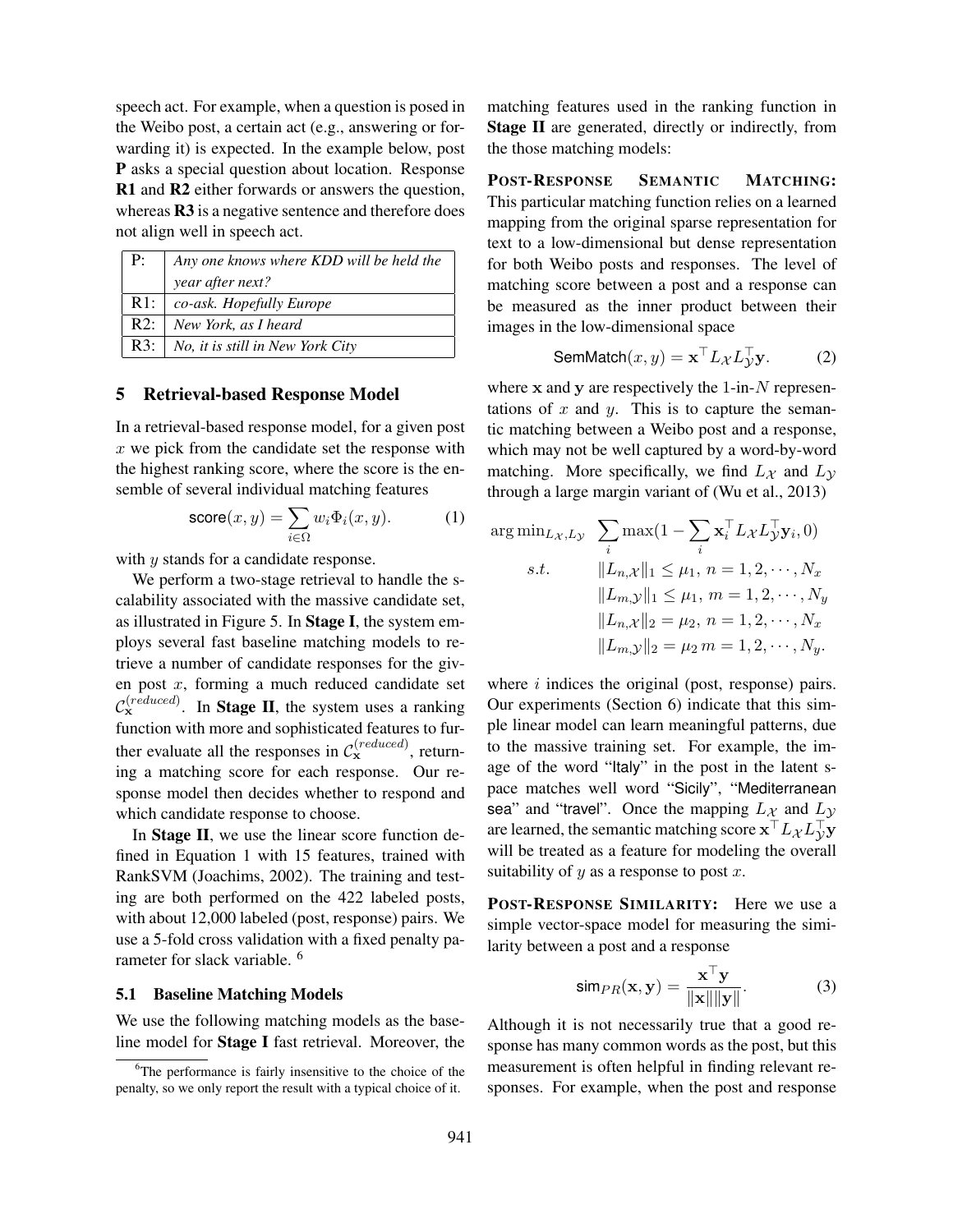

Figure 5: Diagram of the retrieval-based automatic response system.

both have "National Palace Museum in Taipei", it is a strong signal that they are about similar topics. Unlike the semantic matching feature, this simple similarity requires no learning and works on infrequent words. Our empirical results show that it can often capture the Post-Response relation failed with semantic matching feature.

POST-POST SIMILARITY: The basic idea here is to find posts similar to  $x$  and use their responses as the candidates. Again we use the vector space model for measuring the post-post similarity

$$
\operatorname{sim}_{PP}(x, x') = \frac{\mathbf{x}^{\top} \mathbf{x}'}{\|\mathbf{x}\| \|\mathbf{x}'\|}.
$$
 (4)

The intuition here is that if a post  $x'$  is similar to x its responses might be appropriate for  $x$ . It however often fails, especially when a response to  $x'$  addresses parts of  $x$  not contained by  $x$ , which fortunately can be alleviated when combined with other measures.

## 5.2 Learning to Rank with Labeled Data

With all the matching features, we can learn a ranking model with the labeled (post, response) pairs, e.g., through off-the-shelf ranking algorithms. From the labeled data, we can extract triples  $(x, y^+, y^-)$ to ensure that  $score(x, y^+) > score(x, y^-)$ . Apparently  $y^+$  can be selected from labeled positive response of x, while  $y^{-}$  can be sampled either from labeled negative negative or randomly selected ones. Since the manually labeled negative instances are top-ranked candidates according to some individual retrieval model (see Section 5.1) and therefore generally yield slightly better results.

The matching features are mostly constructed by combining the individual matching models, for example the following two

- $\Phi_7(x, y)$ : this feature measures the length of the longest common string in the post and the response;
- $\Phi_{12}(x, y)$ : this feature considers both semantic matching score between query post  $x$  and candidate response y, as well as the similarity between x and y's *original* post  $x'$ :

 $\Phi_{12}(x,y) = \text{SemMatch}(x,y)\text{sim}_{PP}(x,x').$ 

In addition to the matching features, we also have simple features describing responses only, such as the length of it.

## 6 Experimental Evaluation

We perform experiments on the proposed dataset to test our retrieval-based model as an algorithm for automatically generating response.

## 6.1 Performance of Models

We evaluate the retrieved models based on the following two metrics:

- MAP This one measures the mean average precision (MAP)(Manning et al., 2008) associated with the ranked list on  $C_{\mathbf{x}}^{(reduced)}$ .
- **P@1** This one simply measures the precision of the top one response in the ranked list:

$$
P@1 = \frac{\# \text{good top-1 responses}}{\# \text{posts}}
$$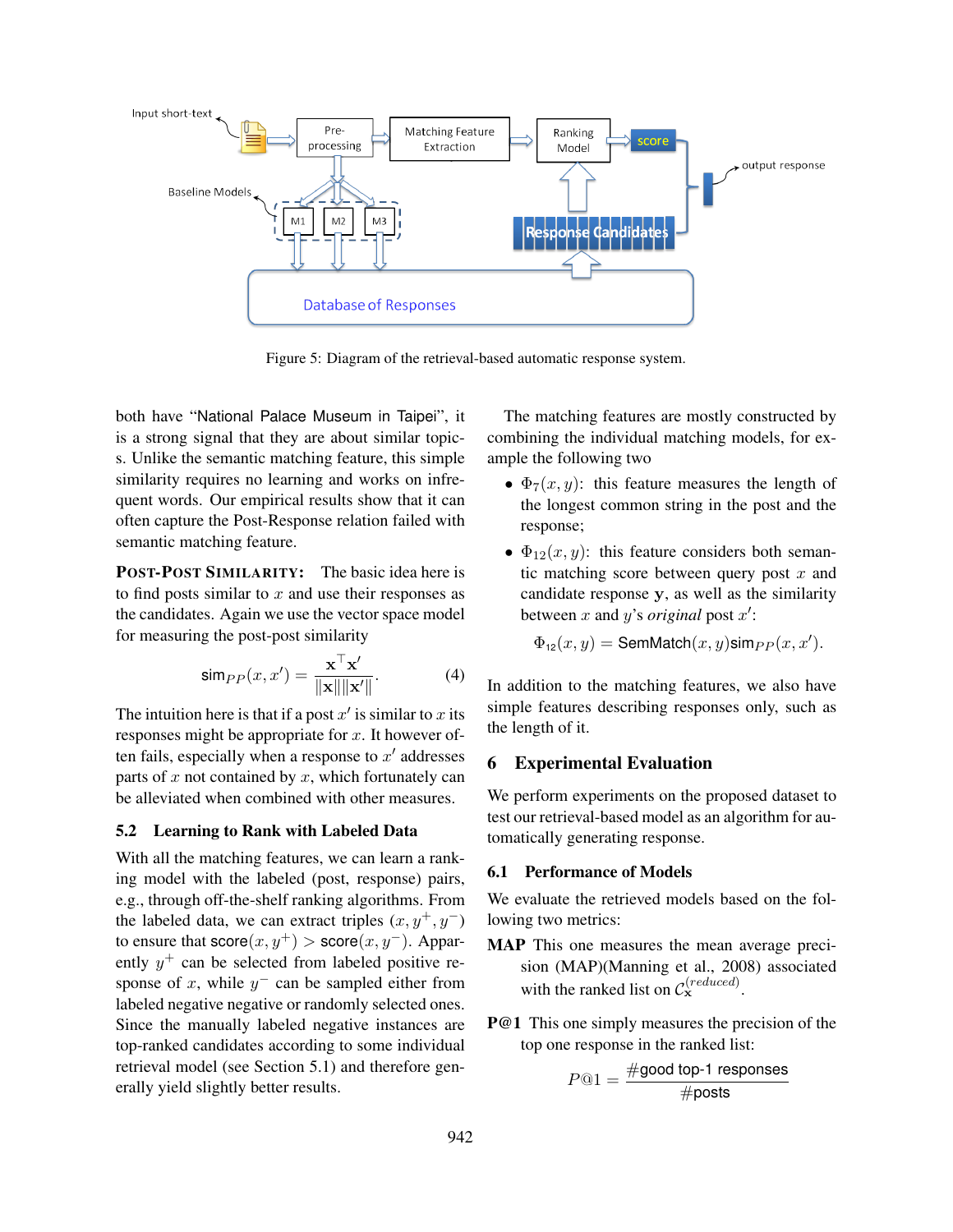We perform a 5-fold cross-validation on the 422 labeled posts, with the results reported in Table 1. As it shows, the semantic matching helps slightly improve the overall performance on P@1.

| Model               | <b>MAP</b> | P@1   |
|---------------------|------------|-------|
| P <sub>2</sub> R    | 0.565      | 0.489 |
| $P2R + P2P$         | 0.621      | 0.567 |
| $P2R + MATCH$       | 0.575      | 0.513 |
| $P2R + P2P + MATCH$ | 0.621      | 0.574 |

Table 3: Comparison of different choices of features, where P2R stands for the features based on post-response similarity, P2P stands for the features based on post-post similarity, and MATCH stands for the semantic match feature.

To mimic a more realistic scenario on automatic response model on Sina Weibo, we allow the system to choose which post to respond to. Here we simply set the response algorithm to respond only when the highest score of the candidate response passes a certain threshold. Our experiments show that when we choose to respond only to 50% of the posts, the P@1 increases to 0.76, while if the system only respond to 25% of the posts, P@1 keeps increasing to 81%.

#### 6.2 Case Study

Although our preliminary retrieval model does not consider more complicated syntax, it is still able to capture some useful coupling structure between the appropriate (post, response) pairs, as well as the similar (post, post) pairs.

|           | Query Post: 创新工场三年庆, 在我们的智慧树会议室                                                                             |
|-----------|-------------------------------------------------------------------------------------------------------------|
|           | Today is the 3-year anniversary of Innovation<br>Works. We are in the meeting rooms named<br>Tree of Wisdom |
| Response: | 嗯, 中午去的, 新环境不错, 很宽敞                                                                                         |
|           | Yeah, I came in the noon. Nice environment,<br>quite spacious                                               |

Figure 6: An actual instance (the original Chinese text and its English translation) of response returned by our retrieval-based system.

Case study shows that our retrieval is fairly effective at capturing the semantic relevance (Section 6.2.1), but relative weak on modeling the logic consistency (Section 6.2.2). Also it is clear that the semantic matching feature (described in Section 5.1) helps find matched responses that do not share any words with the post (Section 6.2.3).

#### 6.2.1 On Semantic Relevance

The features employed in our retrieval model are mostly vector-space based, which are fairly good at capturing the semantic relevance, as illustrated by Example 1 & 2.

#### EXAMPLE 1:

|    | P: $\vert$ It is a small town on an Spanish with 500 |
|----|------------------------------------------------------|
|    | population, and guess what, they even                |
|    | have a casino!                                       |
| R: | If you travel to Spain, you need to spend            |
|    | some time there.                                     |

#### EXAMPLE 2:

| P:             | One quote from Benjamin Franklin: "We |
|----------------|---------------------------------------|
|                | are all born ignorant, but one must   |
|                | work hard to remain stupid."          |
| $\mathbf{R}$ : | Benjamin Franklin is a wise man, and  |
|                | one of the founding fathers of USA.   |

However our retrieval model also makes bad choice, especially when either the query post or the response is long, as shown in Example 3. Here the response is picked up because 1) the correspondence between the word "IT" in the post and the word "mobile phone" in the candidate, and 2) the Chinese word for "lay off" in the post and the word for "outdated" in the response are the same.

#### EXAMPLE 3:

|                | As to the laying-off, I haven't heard anything   |
|----------------|--------------------------------------------------|
|                |                                                  |
|                | about it. "Elimination of the least competent"   |
|                | is kind-off conventional in IT, but the ratio is |
|                | actually quite small.                            |
| $\mathbb{R}$ : | Please don't speak that way, otherwise you can   |
|                | get outdated. Mobile phones are very expensive   |
|                | when they were just out, but now they are fairly |
|                | cheap. Look forward, or you will be outdated.    |

The entity association is only partially addressed with features like post-response cosine similarity, treating entity name just as a word, which is apparently not enough for preventing the following type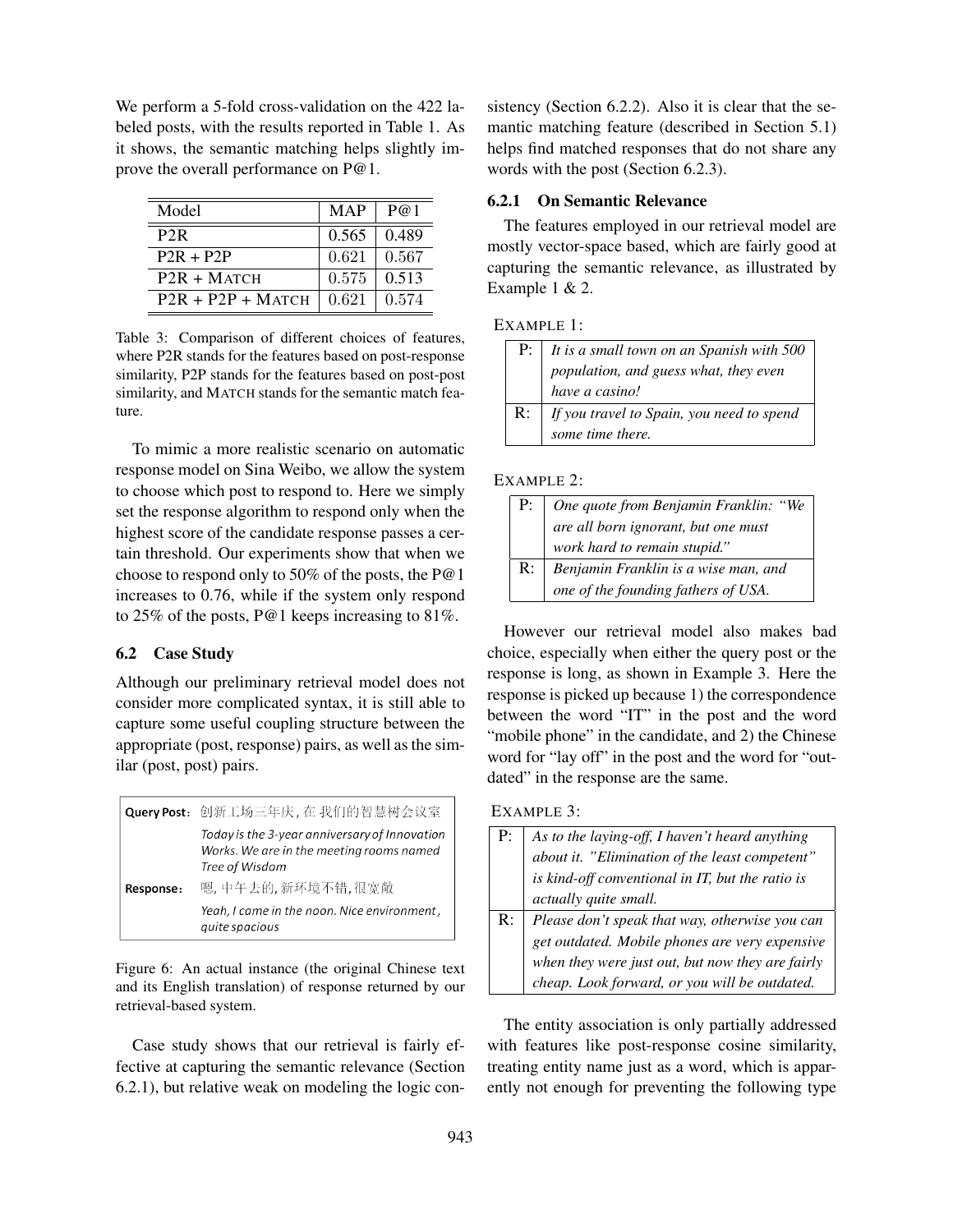of mistakes (see Example 4  $\&$  5) when the post and response match well on other parts

#### EXAMPLE 4:

| P:             | Professor Wang will give a curse on natural  |
|----------------|----------------------------------------------|
|                | language processing, starting next semester. |
| $\mathbf{R}$ : | Jealous I wish I can attend Prof. Li's       |
|                | course too some time in the future.          |

#### EXAMPLE 5:

| P:         | The fine China from Exhibition at the National |
|------------|------------------------------------------------|
|            | Palace Museum in Taipei                        |
| $R: \perp$ | This drawing looks so nice. National Palace    |
|            | Museum in Taipei is full of national treasures |

## 6.2.2 On Logic Consistency

Our current model does not explicitly maintain the logic consistency between the response and the post, since Logic consistency requires a deeper analysis of the text, and therefore hard to capture with just a vector space model. Below are two examples which are semantically relevant, and correct with respect to speech act, but logically inappropriate.

EXAMPLE 1:

|                | P:   I checked. Wang Fengyi is not my great grand-        |
|----------------|-----------------------------------------------------------|
|                | $\frac{1}{2}$ father, although they've done similar deeds |
|                | and both were called "Wang the Well-doer".                |
| $\mathbb{R}$ : | wow, Wang Fengyi is your great grand-father               |

## EXAMPLE 2:

| P:             | We are looking for summer interns. We provide |
|----------------|-----------------------------------------------|
|                | books and lunch. If you are in Wu Han and     |
|                | interested, drop us an email. Sorry we don't  |
|                | take any students outside Wu Han.             |
| $\mathbb{R}$ : | Are you looking for summer intern?            |

## 6.2.3 The Effect of Semantic Matching

The experiments also show that we may find interesting and appropriate responses that have no common words as the post, as shown in the example below. Our bi-linear semantic matching model however performs relatively poorly on long posts, where the topics of the sentence cannot be well captured by the sum of the latent vectors associated with each word.

| P:     | Eight England players stand in the penalty |
|--------|--------------------------------------------|
|        | area.                                      |
| $R1$ : | What a classic match                       |
| R2:    | Haha, it is still 0:0, no goal so far      |

## 7 Summary

In this paper we propose a retrieval-based response model for short-text based conversation, to leverage the massive instances collected from social media. For research in similar directions, we create a dataset based on the posts and comments from Sina Weibo. Our preliminary experiments show that our retrievalbased response model, when combined with a large candidate set, can achieve fairly good performance. This dataset will be valuable for both training and testing automatic response models for short texts.

## References

Peter F. Brown, Vincent J. Della Pietra, Stephen A. Della Pietra, and Robert L. Mercer. 1993. The mathematics of statistical machine translation: parameter estimation. *Comput. Linguist.*, 19(2).

Rollo Carpenter. 1997. Cleverbot.

- Sina Jafarpour and Christopher J. C. Burges. 2010. Filter, rank, and transfer the knowledge: Learning to chat.
- Thorsten Joachims. 2002. Optimizing search engines using clickthrough data. In *Proceedings of the eighth ACM SIGKDD international conference on Knowledge discovery and data mining*, KDD '02, pages 133– 142, New York, NY, USA. ACM.
- Anton Leuski and David R. Traum. 2011. Npceditor: Creating virtual human dialogue using information retrieval techniques. *AI Magazine*, 32(2):42–56.
- Diane Litman, Satinder Singh, Michael Kearns, and Marilyn Walker. 2000. Njfun: a reinforcement learning spoken dialogue system. In *Proceedings of the 2000 ANLP/NAACL Workshop on Conversational systems - Volume 3*, ANLP/NAACL-ConvSyst '00, pages 17– 20, Stroudsburg, PA, USA. Association for Computational Linguistics.
- Christopher D. Manning, Prabhakar Raghavan, and Hinrich Schütze. 2008. Introduction to Information Re*trieval*. Cambridge University Press, New York, NY, USA.
- Teruhisa Misu, Kallirroi Georgila, Anton Leuski, and David Traum. 2012. Reinforcement learning of question-answering dialogue policies for virtual museum guides. In *Proceedings of the 13th Annual Meeting*